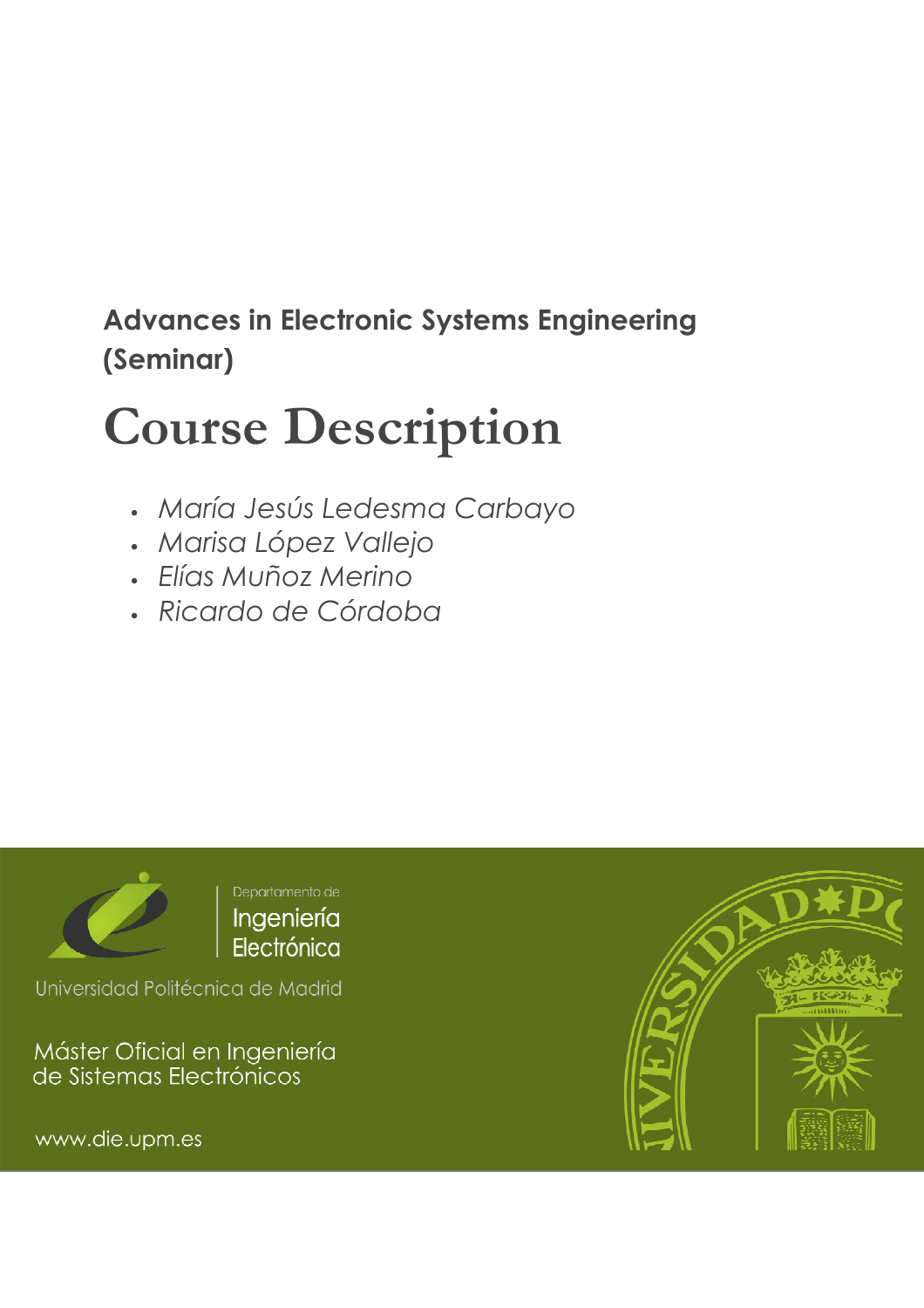#### Index

### Advances in Electronic Systems Engineering (Seminar)

#### Semester: 1 and 2 (anual)

Number of credits: 3

#### Type: mandatory

#### **Objectives**

This seminar is a source of contact with the latest developments and applications of electronic systems in both academia and the business world. It is intended that students in the seminar are the source of knowledge and inspiration for the future development of their careers. Be promoted particularly contact with companies facing business experience and learn about different business models and explore the demand for professionals in these companies. The business experience will be complemented by experiences from the academic world in recent research advances in high-impact projects.

Skills development:

• Knowledge of the latest developments in electronic circuits and systems in the context of both academic and business

• Ability to apply the latest technologies from academia innovation in electronic systems.

#### Program

The program will consist of one session every two weeks during the academic year in which they will be covering the various business and academic experiences throughout the course. As an example is presented below type a talk held last term:

| Pedro Echeverría<br><b>BBVA</b> | High Performance Computation for Financial Simualtion |  |
|---------------------------------|-------------------------------------------------------|--|
| <b>Ahstract</b>                 |                                                       |  |

Abstract